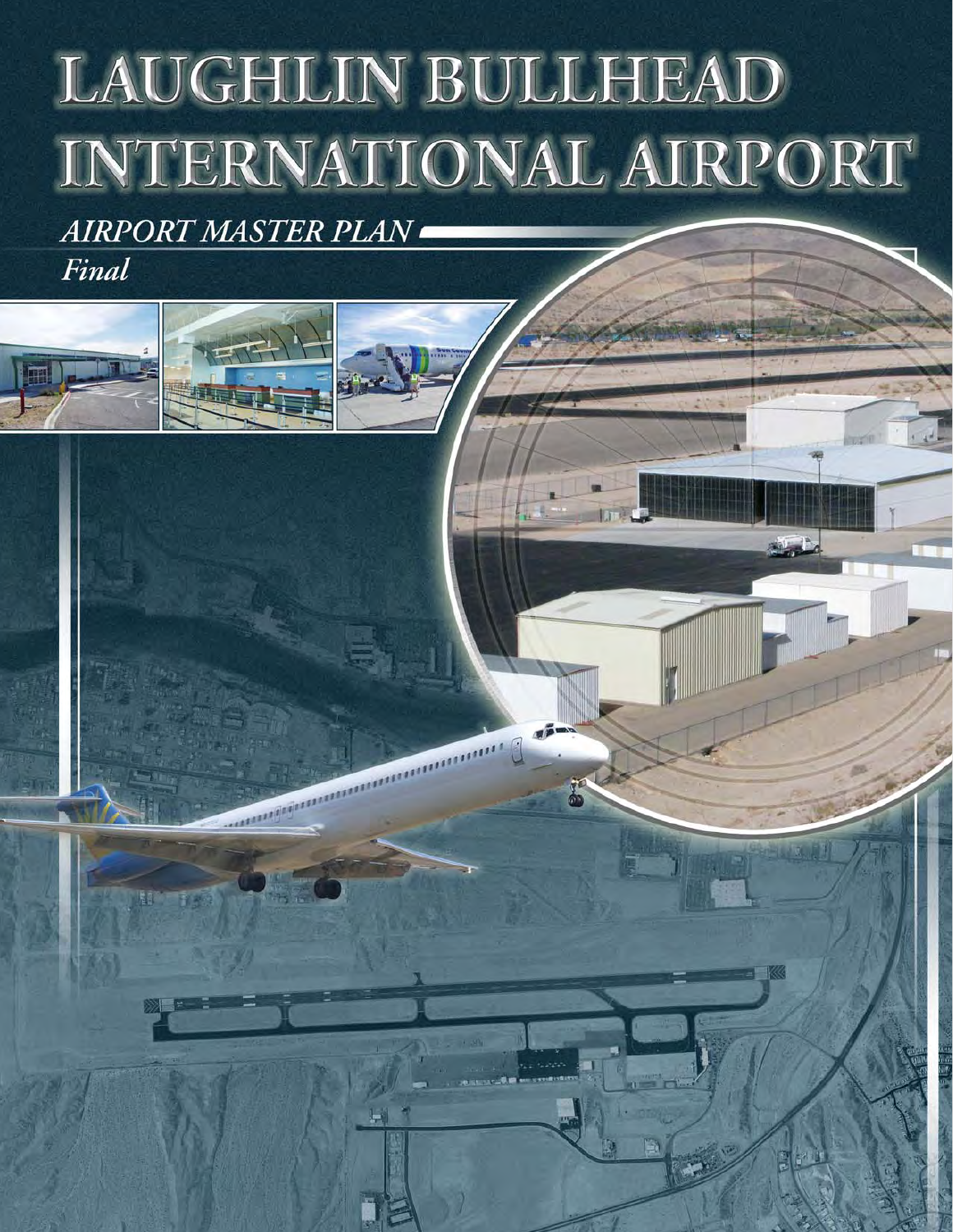

## **FINAL AIRPORT MASTER PLAN**

**for**

## **LAUGHLIN/BULLHEAD INTERNATIONAL AIRPORT Bullhead City, Arizona**

## **Prepared for the MOHAVE COUNTY AIRPORT AUTHORITY**

**by**

**Coffman Associates, Inc.**

**Approved January 20, 2009**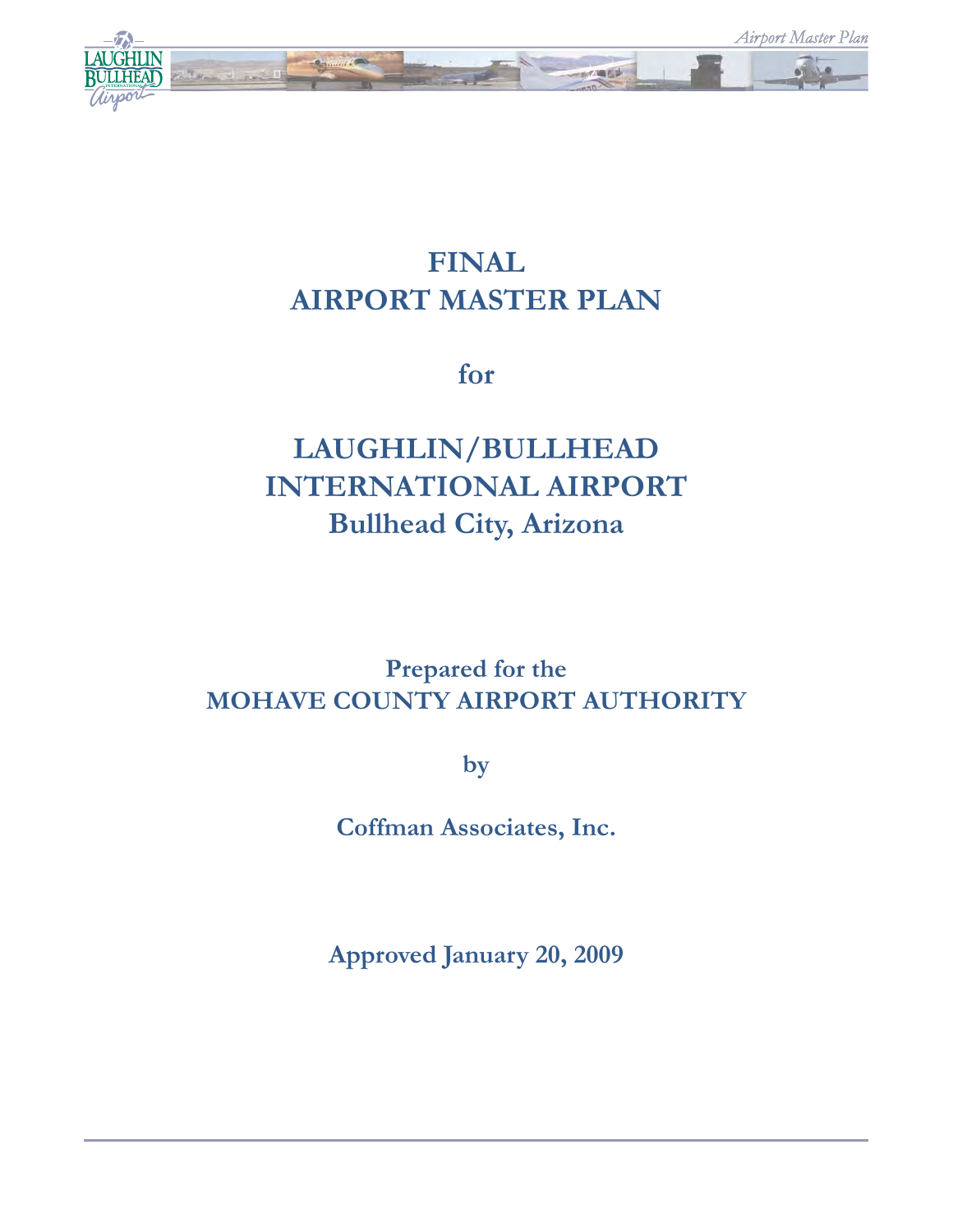

## **TABLE OF CONTENTS**

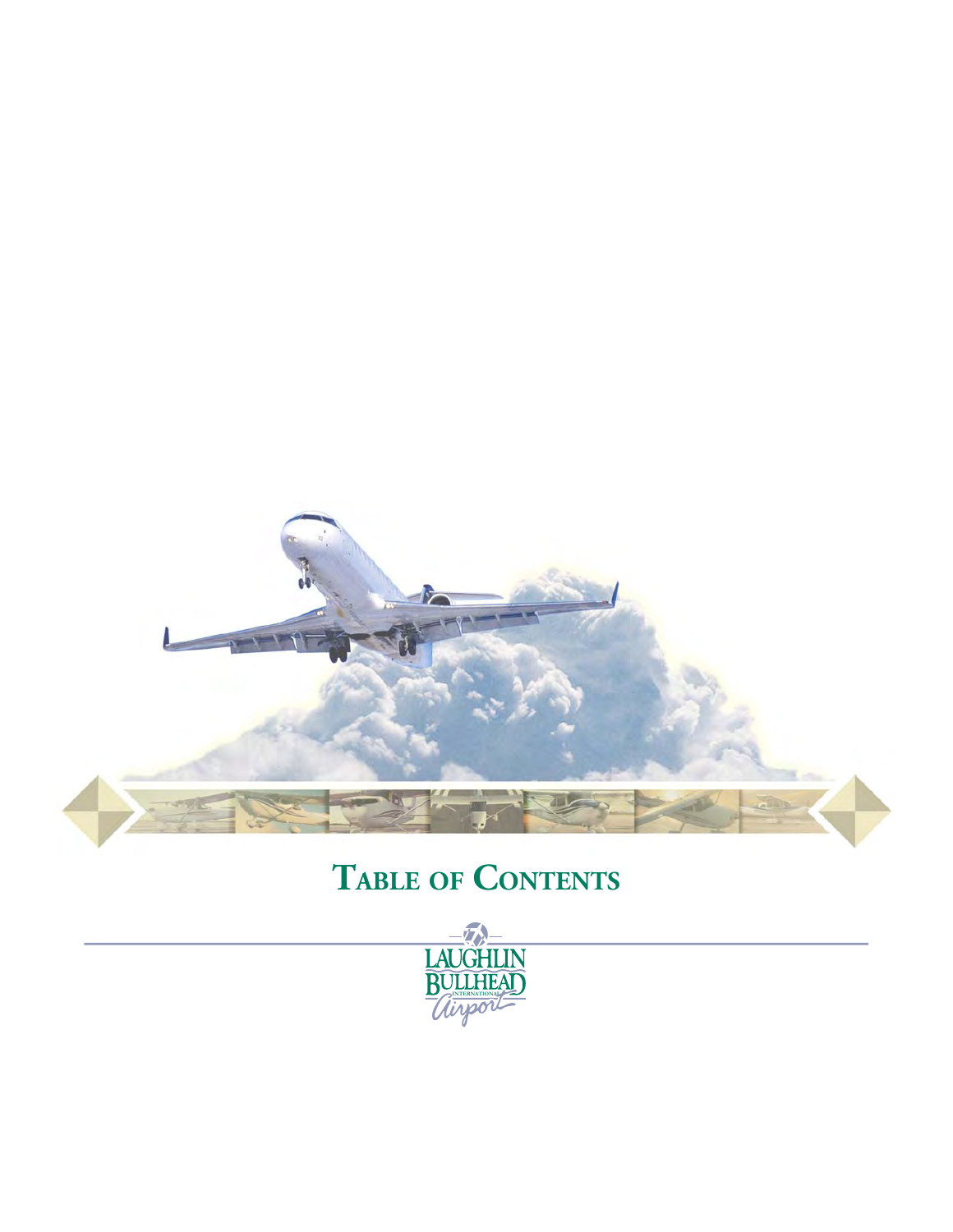

## **CONTENTS**

### LAUGHLIN BULLHEAD INTERNATIONAL AIRPORT **Bullhead City, Arizona**

### **Airport Master Plan**

### **INTRODUCTION**

| $1 - 7$ |
|---------|
|         |
|         |
|         |
|         |

### **Chapter One INVENTORY**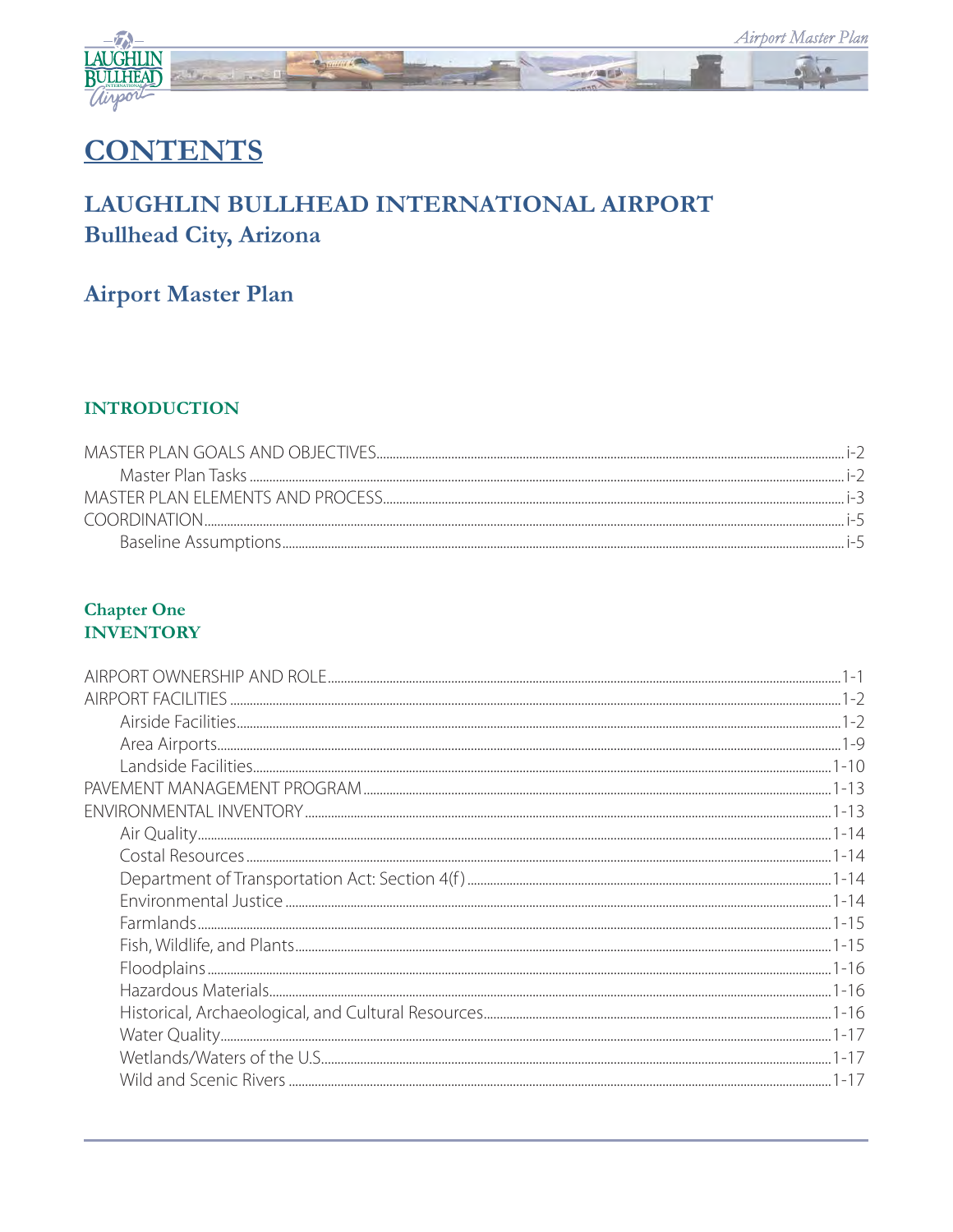

### **Chapter Two AVIATION FORECASTS**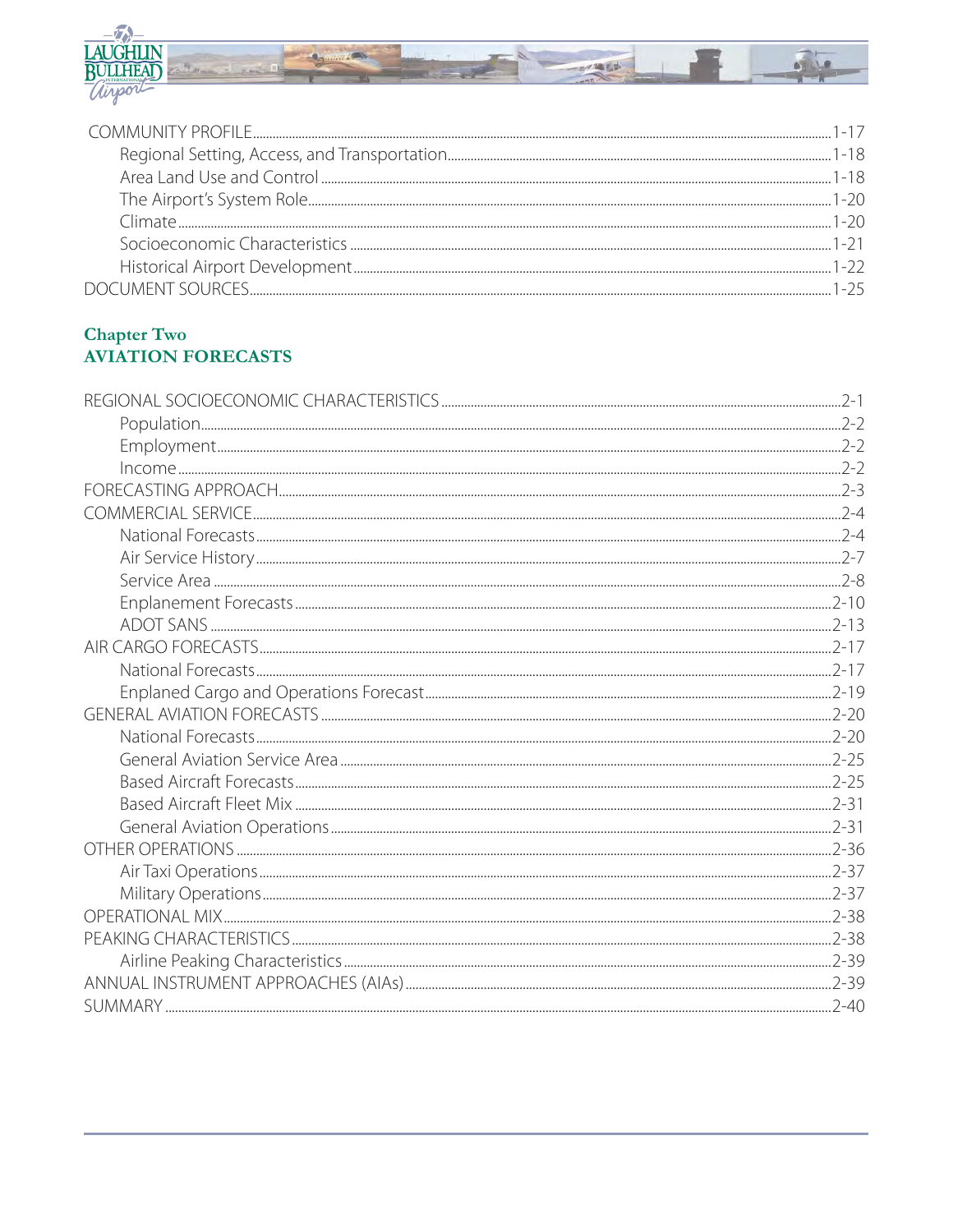

## **Chapter Three<br>FACILITY REQUIREMENTS**

| $3 - 22$ |
|----------|
|          |
|          |
|          |
|          |
|          |
|          |
|          |
|          |
|          |
|          |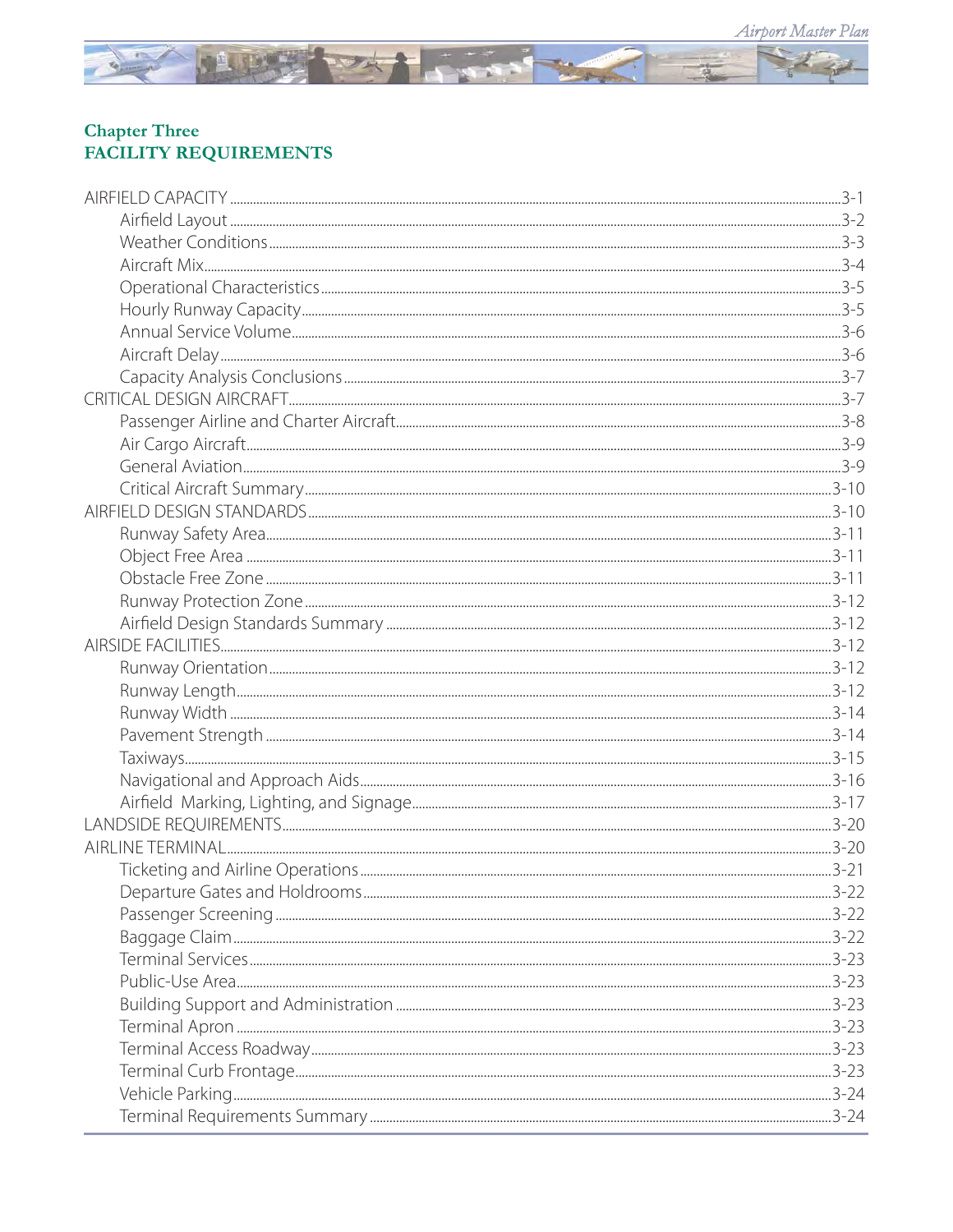

| $3 - 25$ |
|----------|
|          |
| $3 - 25$ |
|          |
| $3-27$   |
| $3-28$   |
| $3-28$   |
| 3-28     |
| $3-28$   |
| $3-29$   |
|          |
|          |
|          |
|          |

### **Chapter Four ALTERNATIVES**

### **Chapter Five**

### RECOMMENDED MASTER PLAN CONCEPT AND CAPITAL PROGRAM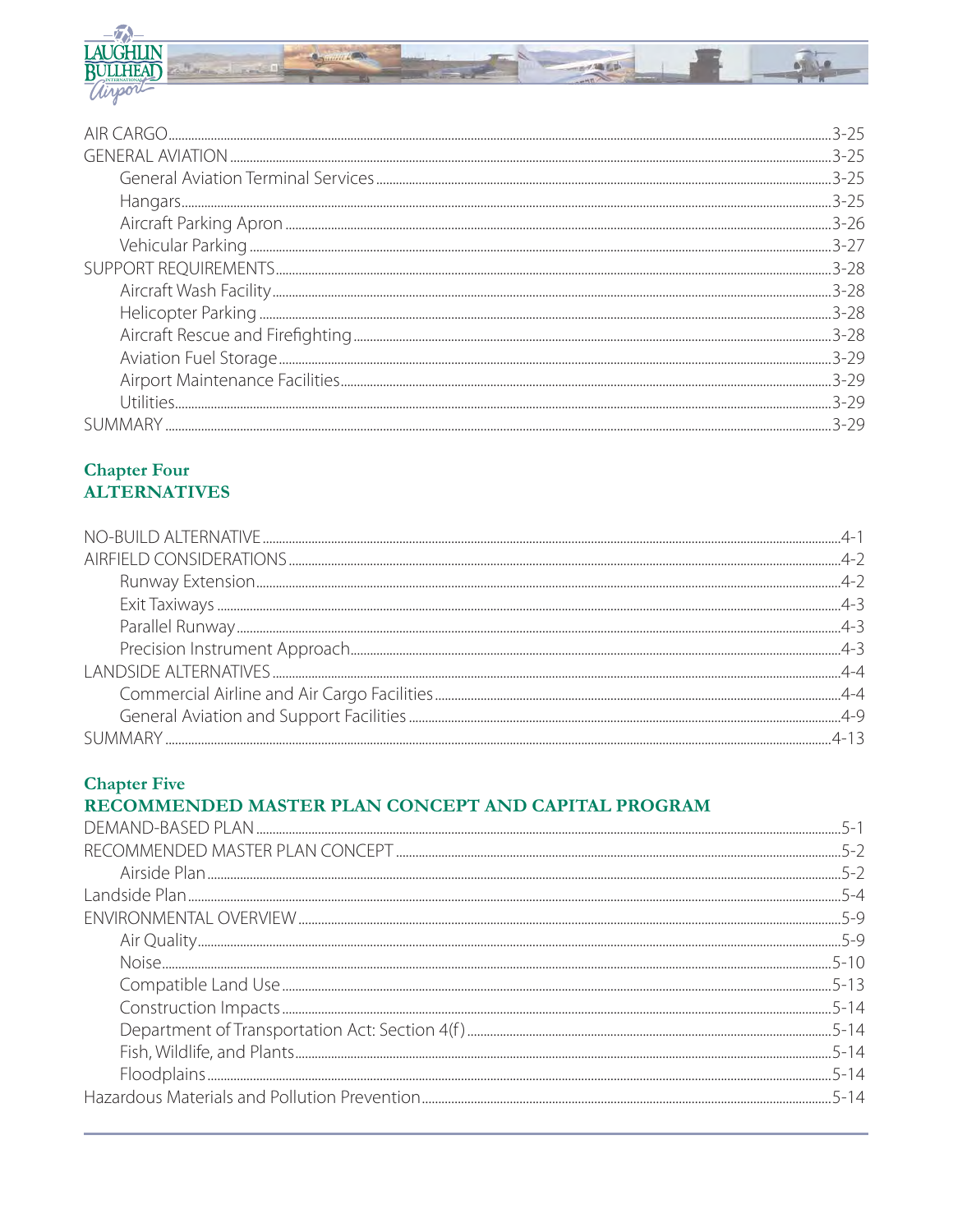

| Socioeconomic Impacts, Environmental Justice, and Children's |       |
|--------------------------------------------------------------|-------|
|                                                              |       |
|                                                              |       |
|                                                              |       |
|                                                              |       |
|                                                              |       |
|                                                              |       |
|                                                              |       |
|                                                              |       |
|                                                              |       |
|                                                              |       |
|                                                              |       |
|                                                              |       |
|                                                              |       |
|                                                              |       |
|                                                              |       |
|                                                              | .5-26 |
|                                                              |       |

### **EXHIBITS**

| IA             |  |
|----------------|--|
| 1 A            |  |
| 1 B            |  |
|                |  |
| 1 <sub>D</sub> |  |
| 1F             |  |
| 1F             |  |
| 1 <sub>1</sub> |  |
| 1H             |  |
| 2A             |  |
| 2B             |  |
| 2C             |  |
| 2D             |  |
| 2E             |  |
| 2F             |  |
| 2G             |  |
| 2H             |  |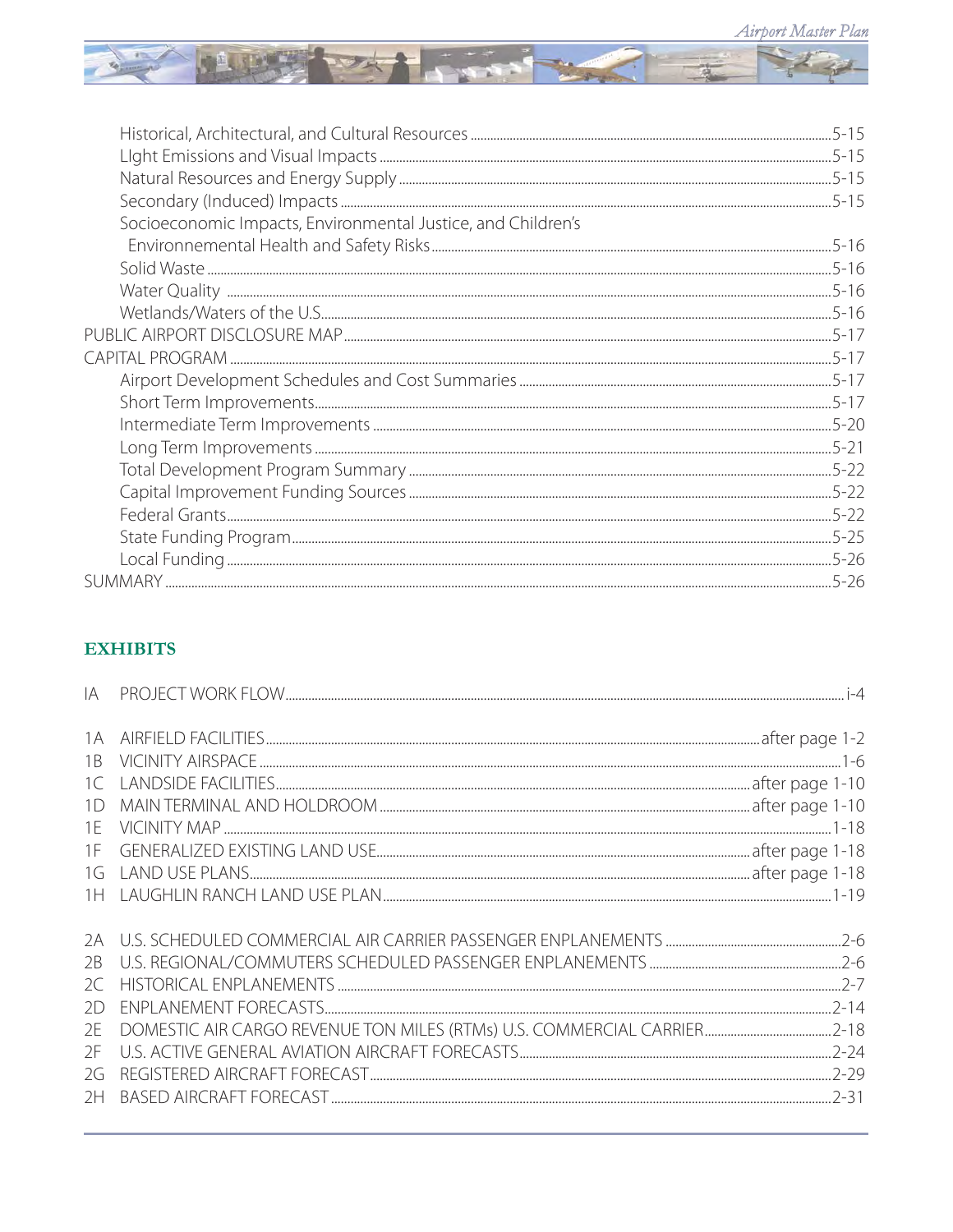|                | $-\overline{2}$   |  |
|----------------|-------------------|--|
|                | BULLALON BULLALON |  |
|                |                   |  |
|                |                   |  |
| 2J             |                   |  |
| 2K             |                   |  |
| 2L<br>2M       |                   |  |
|                |                   |  |
| 3A             |                   |  |
| 3B             |                   |  |
| 3C             |                   |  |
| 3D             |                   |  |
| 3E             |                   |  |
| 3F             |                   |  |
| 3G             |                   |  |
| 3H             |                   |  |
| 3J             |                   |  |
| 3K             |                   |  |
| 3L             |                   |  |
| 4A             |                   |  |
| 4B             |                   |  |
| 4C             |                   |  |
| 4D             |                   |  |
| 4E             |                   |  |
| 4F             |                   |  |
| 4G             |                   |  |
| 4H             |                   |  |
| 4 <sub>J</sub> |                   |  |
| 4К             |                   |  |
|                |                   |  |
|                |                   |  |
| 5A             |                   |  |
| 5B             |                   |  |
| 5C             |                   |  |
| 5D             |                   |  |
| 5E<br>5F       |                   |  |
| 5G             |                   |  |
| 5H             |                   |  |
| 5J             |                   |  |
| 5K             |                   |  |
|                |                   |  |

## Appendix A<br>GLOSSARY OF TERMS

Appendix B AIRPORT LAYOUT DRAWINGS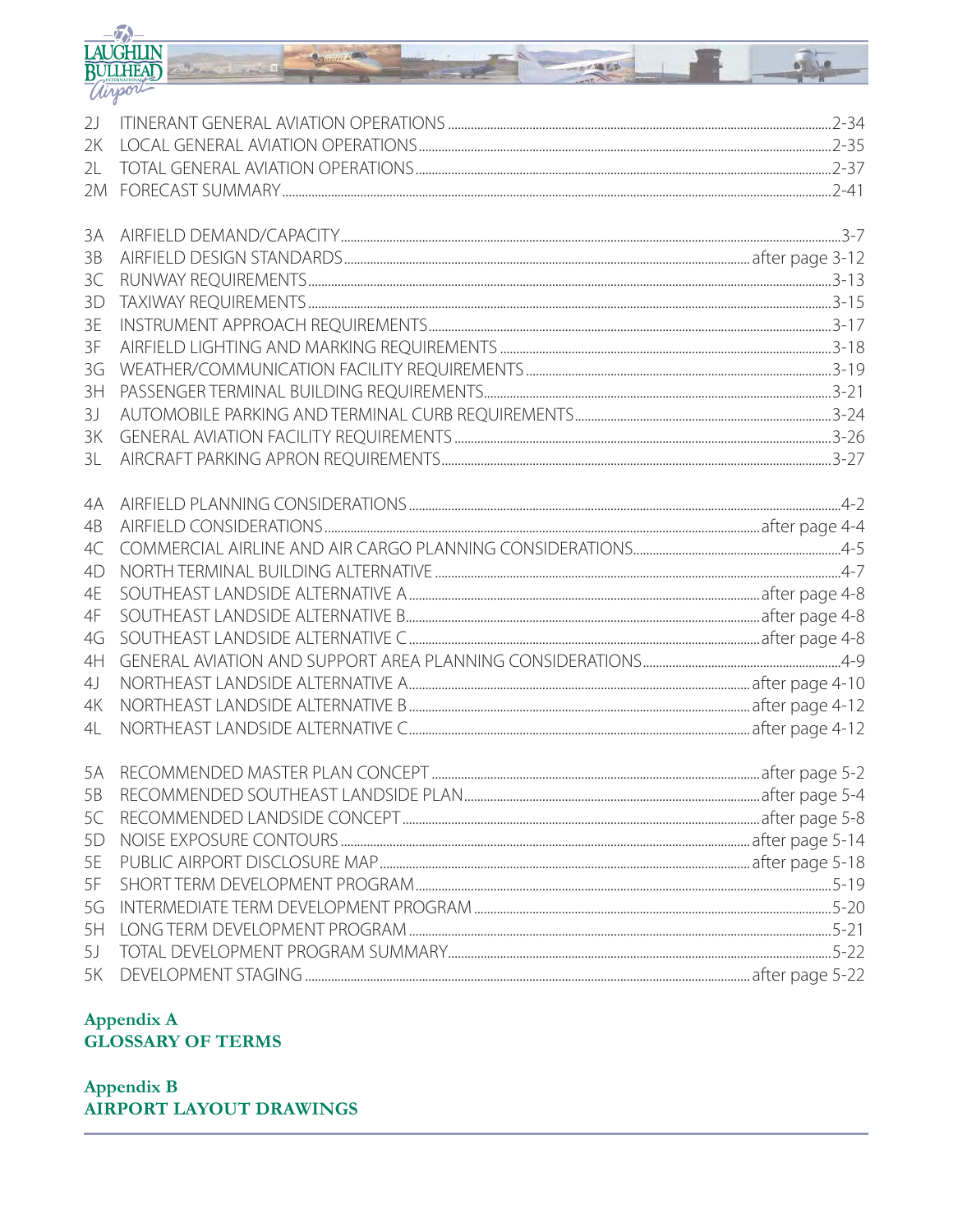

## **INTRODUCTION**

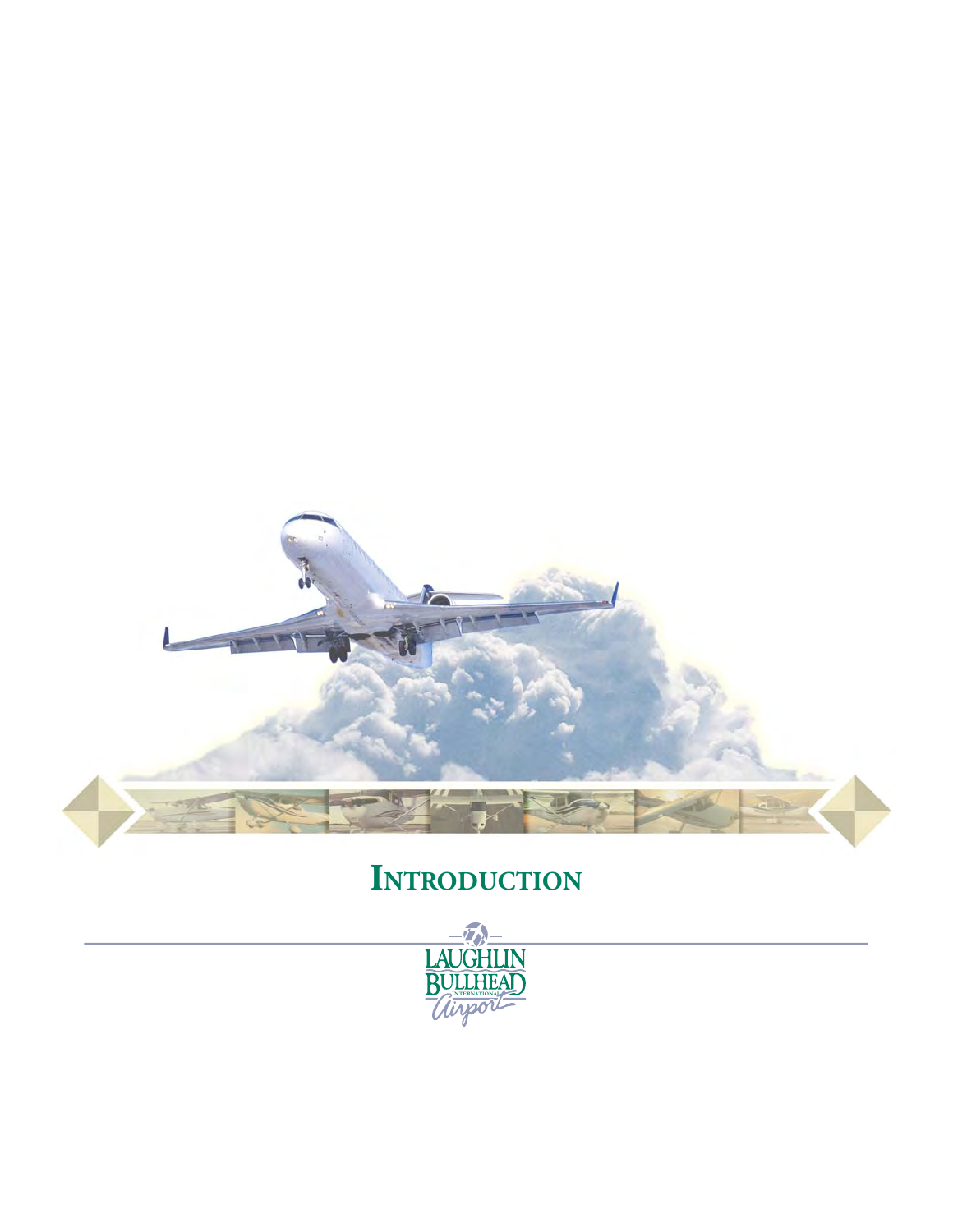

## **INTRODUCTION**

The Laughlin/Bullhead International Airport Master Plan Update has been undertaken to evaluate the airport's capabilities and role, to forecast future aviation demand, and to plan for the timely development of new or expanded facilities that may be required to meet that demand. The ultimate goal of the Master Plan is to provide systematic guidelines for the airport's overall maintenance, development, and operation.

The Master Plan is intended to be a proactive document which identifies and then plans for future facility needs well in advance of the actual need. This is done to ensure that the Mohave County Airport Authority (MCAA) can coordinate project approvals, design, financing, and construction in a timely manner, prior to experiencing the detrimental effects of inadequate facilities.

An important result of the Master Plan is reserving sufficient areas for future facility needs. This protects development areas and ensures they will be readily available when required to meet future needs. The intended result is a detailed land use concept which outlines specific uses for all areas of airport property.

The preparation of this Master Plan is evidence that the MCAA recognizes the importance of air transportation to the community and the associated challenges inherent in providing for its unique operating and improvement needs. The cost of maintaining an airport is an investment which yields impressive benefits to the community. With a sound and realistic Master Plan, Laughlin/Bullhead International Airport can maintain its role as an important link to the national air transportation system for the community and maintain the existing public and private investments in its facilities.

The MCAA initiated this Master Plan in 2007 to re-evaluate and adjust as necessary the future development plan for the Laughlin/Bullhead International Airport. The last Master Plan for Laughlin/ Bullhead International Airport was completed in October 2000. Since that time, the MCAA has invested considerable funds into the rehabilitation of airfield pavements, most recently in 2007 with the complete reconstruction of Runway 16-34. All general aviation facilities have now been moved to the existing airport site east of Runway 16-34. General aviation facilities were formally located along State Route 95 west of Runway 16-34 - the original airport site. This area along State Route 95 has been redeveloped for commercial uses. Revenues from land leases in this area support the operation and development of the airport. The new departure building has been added since 2000 and the main terminal building was rehabilitated in 2007.



**Introduction**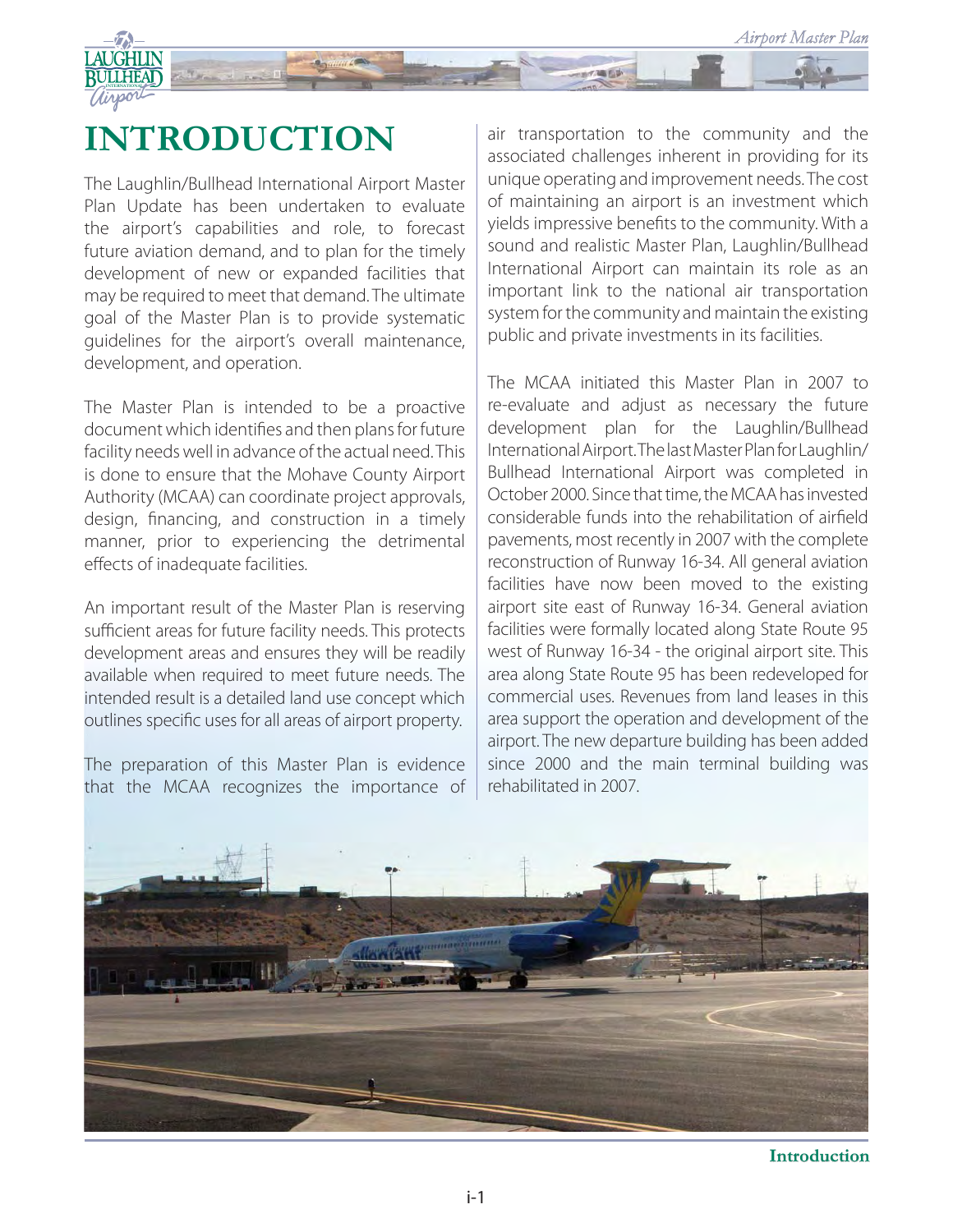

### *MASTER PLAN GOALS AND OBJECTIVES*

The primary objective of the Laughlin/Bullhead International Airport Master Plan is to develop and maintain a financially feasible, long term development program which will satisfy aviation demand and be compatible with community development, other transportation modes, and the environment. The accomplishment of this objective requires the evaluation of the existing airport and a determination of what actions should be taken to maintain an adequate, safe, and reliable airport facility to meet the air transportation needs of the area. The completed Master Plan will provide an outline of the necessary development and give responsible officials advance notice of future needs to aid in planning, scheduling, and budgeting.

Specific goals and objectives of the Laughlin/ Bullhead International Airport Master Plan are:

#### • **Preserve Public and Private Investments**

The MCAA, the United States Government (through the Federal Aviation Administration [FAA]), and the Arizona Department of Transportation (ADOT) have made considerable investments in the airport's infrastructure. Private individuals and businesses have made investments in buildings and other facilities. The Master Plan will provide for continued maintenance and necessary improvements to the airport's infrastructure to ensure maximum utility of the private facilities at Laughlin/Bullhead International Airport and ensure the continued use of publicly-funded facilities.

### **Be Reflective of Community Goals and Objectives**

The Laughlin/Bullhead International Airport is a public facility serving the needs of the local residents and businesses. The Master Plan needs to be reflective of the desires and visions the local communities have for quality of life, business and development, and land use. The Master Plan will consider existing community planning documents for surrounding communities in the ultimate design and use of the airport.

### • **Maintain Safety**

Safety is an essential consideration in the planning and development at the airport. The Master Plan will focus on maintaining the highest levels of safety for airport users, visitors, employees, and surrounding communities.

### • **Preserve the Environment**

Protection and preservation of the local environment are essential concerns in the Master Plan. Any improvements called for in the Master Plan will be mindful of environmental requirements.

### • **Attract Public Participation**

To ensure that the Master Plan reflects the concerns of the public, the local communities, airport tenants, airport users, and businesses throughout the region, the Master Plan process will include an active public outreach program to solicit comments and suggestions and include them in the final Master Plan, to the extent possible.

### • **Strengthen the Economy**

In continuing support of the area's growing economy, the Master Plan is aimed at retaining and increasing jobs and revenue for the region and its businesses.

### **MASTER PLAN TASKS**

The Master Plan will accomplish these objectives by carrying out the following:

• Determining projected needs of airport users through the year 2027.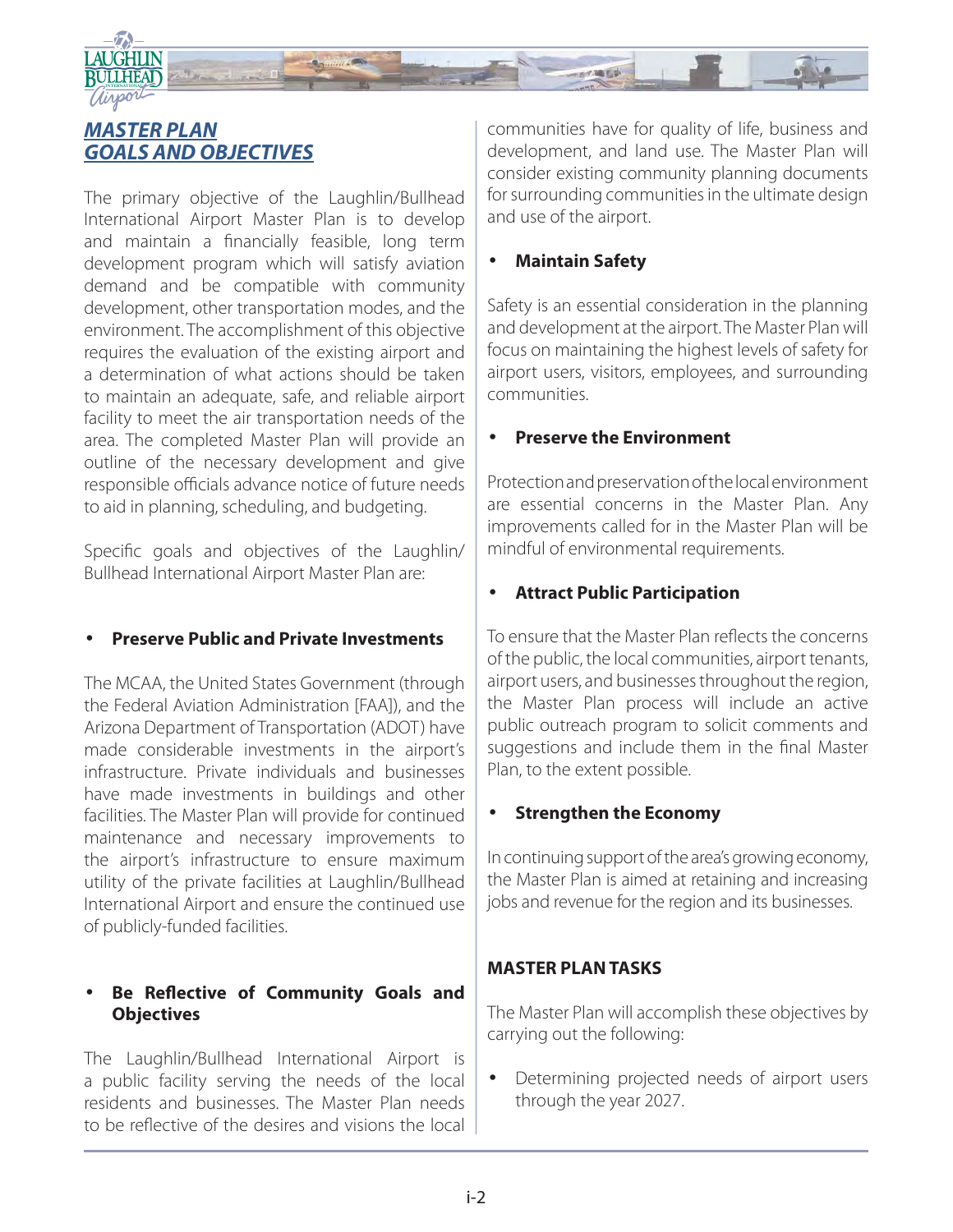

- Reviewing the potential for enhanced air service as well as expanded cargo activities.
- Examining the need for, and location of, a new passenger terminal building and cargo facilities.
- Identifying existing and future facility needs.
- Evaluating if portions of airport property might be considered "excess" by the FAA and, therefore, may be suitable for non-aviation development.
- Developing a realistic, common-sense plan for the use and/or expansion of the airport.
- Developing land use strategies for the use of airport property.
- Evaluating the land acquisition requirements (if any) for future airport facility development and/ or safety requirements.
- Establishing a schedule of development priorities and a program for improvements.
- Analyzing the airport's financial requirements for capital improvement needs and grant options.
- Coordinating this Master Plan with local, regional, state, and federal agencies.
- Conducting active and productive public involvement through the planning process.

### *MASTER PLAN ELEMENTS AND PROCESS*

The Laughlin/Bullhead International Airport Master Plan Update was prepared in a systematic fashion following FAA guidelines and industry-accepted principles and practices. The Master Plan Update for Laughlin/Bullhead International Airport has six general elements that are intended to assist in the discovery of future facility needs and provide the supporting rationale for their implementation. **Exhibit IA** provides a graphical depiction of the process and elements involved in the Laughlin/ Bullhead International Airport Master Plan Update.

Element One encompasses the inventory efforts. The inventory efforts are focused on collecting and assembling relevant data pertaining to the airport and the area it serves. Information is collected on existing airport facilities and operations. Local economic and demographic data is collected to define the local growth trends. Planning studies which may have relevance to the Master Plan are also collected. Information collected during the inventory efforts is summarized in Chapter One, Inventory.

Element Two examines the potential aviation demand for aviation activity at the airport. This analysis utilizes local socioeconomic information, as well as national air transportation trends to quantify the levels of aviation activity which can reasonably be expected to occur at Laughlin/Bullhead International Airport though the year 2027. This includes commercial airline enplanements, air cargo, general aviation based aircraft, and annual aircraft operations by type. The results of this effort are used to determine the types and sizes of facilities which will be required to meet the projected aviation demands for the airport through the planning period. The results of this analysis are presented in Chapter Two, Aviation Demand Forecasts.

Element Three comprises the facility requirements analysis. The intent of this analysis is to compare the existing facility capacities to forecast aviation demand and determine where deficiencies in capacities (as well as excess capacities) may exist. Where deficiencies are identified, the size and type of new facilities to accommodate the demand are identified. The airfield analysis focuses on improvements needed to serve the type of aircraft expected to operate at the airport in the future, as well as navigational aids to increase the safety and efficiency of operations. This element also examines aircraft storage hangars and apron needs. The findings of this analysis are presented in Chapter Three, Facility Requirements.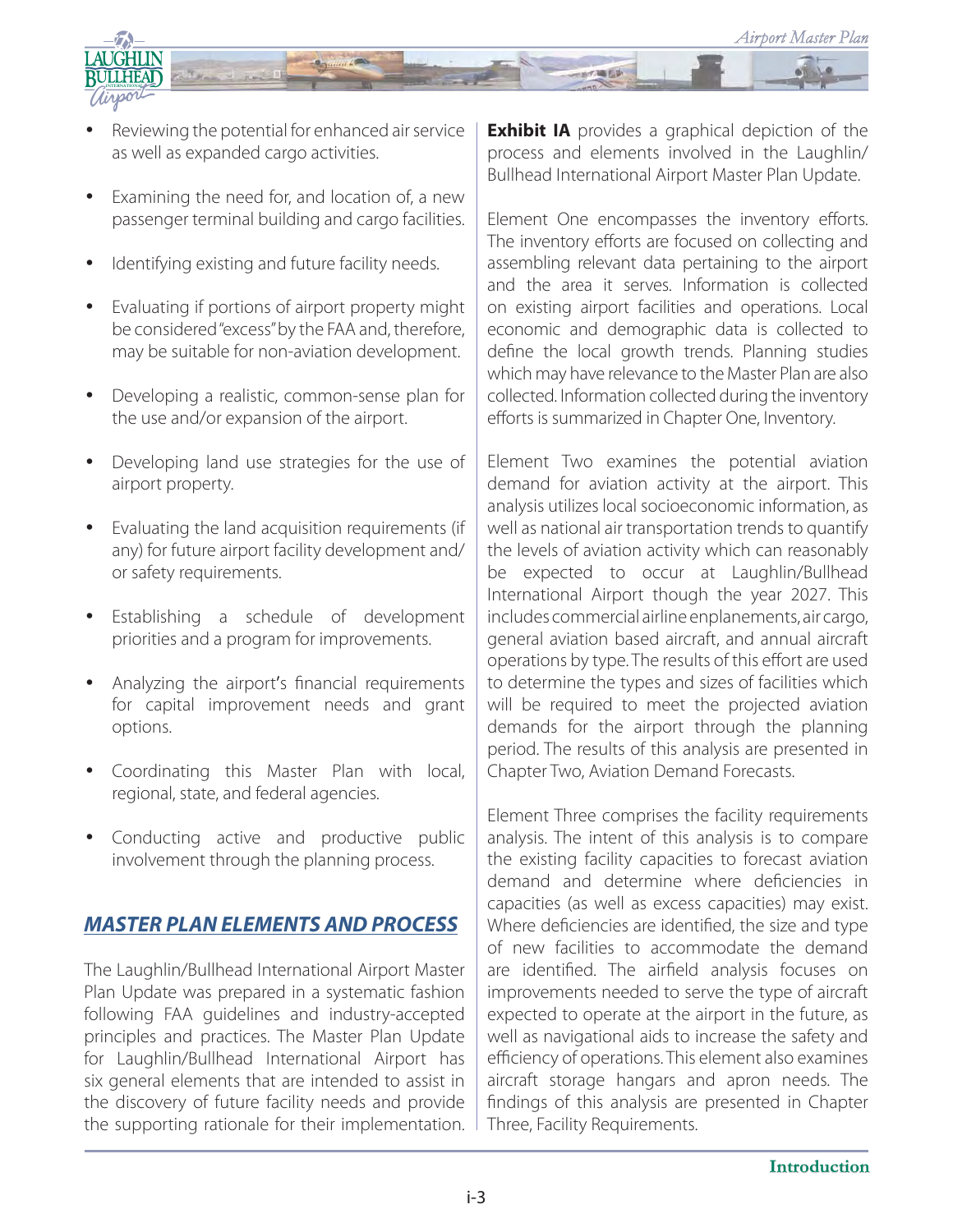

Element Four considers a variety of solutions to accommodate the projected facility needs. This element proposes various facility and site plan configurations to efficiently and effectively use the available airport property. A thorough analysis is completed to identify the strengths and weaknesses of each proposed development alternative, with the intention of determining a single direction for development. These results are presented in Chapter Four, Airport Development Alternatives.

Element Five comprises two independent, yet interrelated work efforts: a recommended development plan and an environmental overview. Chapter Five, Airport Plans, presents a graphic and narrative description of the recommended plan for the use, development, and operation of the airport, and a review of federal environmental requirements applicable to Laughlin/Bullhead International Airport. The official Airport Layout Plan (ALP) drawings used by the FAA in determining grant eligibility and funding will be included as an appendix to the Master Plan.

Element Six focuses on the capital needs program. This program defines the schedules, costs, and funding sources for the recommended development projects. The Capital Improvement Program (CIP) will be included in Chapter Six.